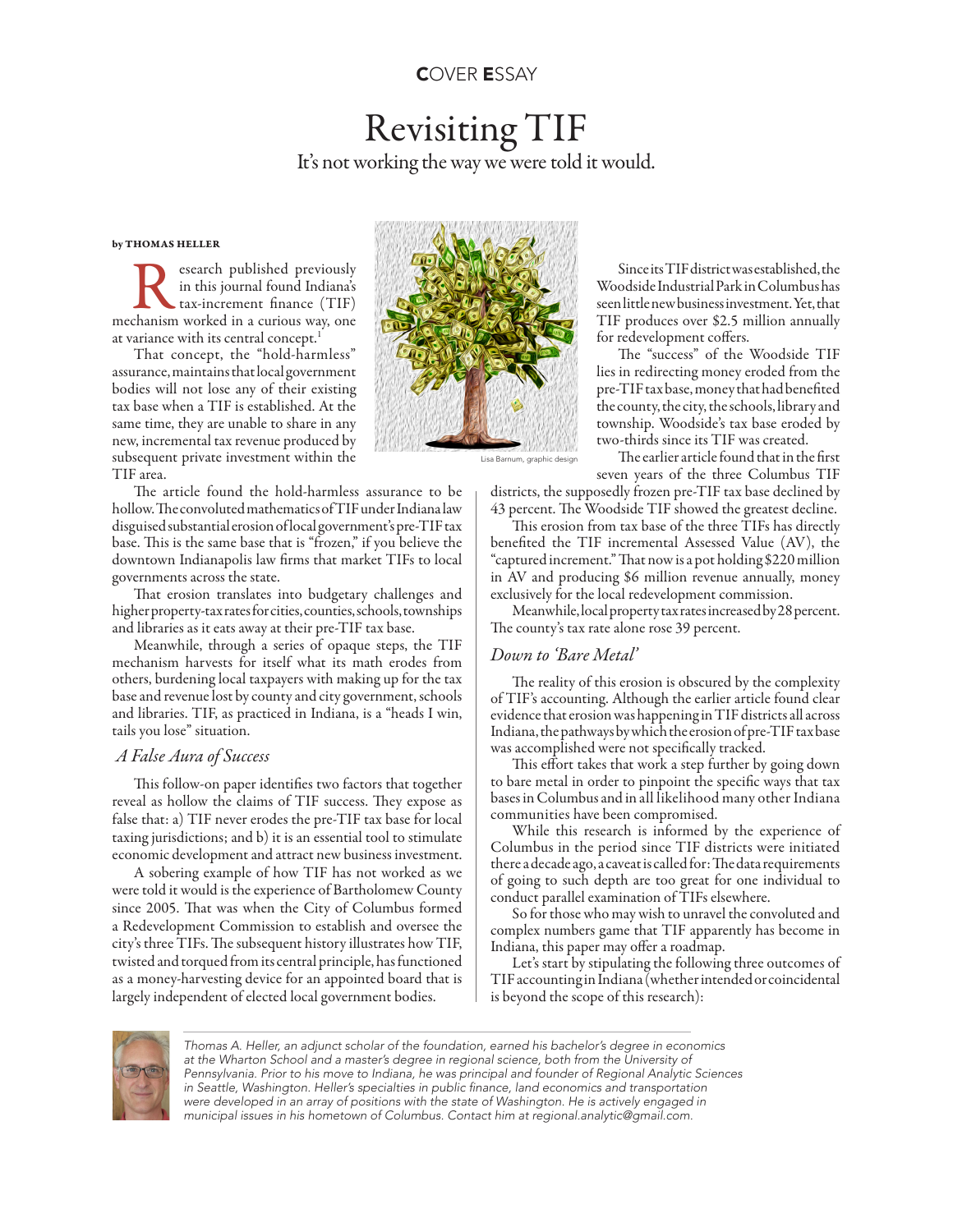1. *Unearned TIF income* is credited to local redevelopment commissions, providing them with a false signal of success.

2. *Local budgetary challenges* and higher propertytax rates become necessary to make up for a tax base eroded into TIF's "captured increment."

3. *A market* is created for hyped development schemes that rely on TIF financing, including TIF-backed debt.

# *Woodside Industrial Park*

Now let's look in detail at one Columbus industrial park. Platted in the late 1970s, Woodside Industrial Park was developed in three waves during the 1980s and 1990s when Japanese firms and related automotive-industry supply firms located there. Approximately a quarter billion dollars of plant investment occurred there from 1989 through 2004. *(See Chart 1 on the following page.)*

But the park wasn't established as a TIF district until early 2005. And unfortunately, the Great Recession soon washed across the American economic landscape and construction of new facilities slowed markedly*.*

Nonetheless, the Woodside industrial TIF district from its formation displayed an impressive rise in "Captured Increment" and corresponding TIF revenues. In fact, the industrial park now produces about \$2.5 million annually for deposit into the redevelopment commission account.

Understand that this does not owe to any success in attracting significant new industrial investment. There were only \$21 million in construction permits issued to a sample of 20 parcels in Woodside since the advent of its TIF. *(See Chart 1 on the following page.)* This sample covers 87 percent of the Woodside TIF's taxable property.

All of which begs a question: Given Woodside's inability to replicate its success in the 1980s and 1990s in attracting new industrial development, how is it possible that its TIF can produce millions of dollars annually for the Columbus Redevelopment Commission?

The answer lies with a "but for." That is jargon trotted out by economic-development champions whenever they advocate forming a TIF — as in *"but for* this proposed TIF, there is no prospect for market-based investment that could bring new jobs, new income and higher property values."

Ironically, the "but for" associated with the Woodside TIF is that the TIF district would not be able to pump millions a year into redevelopment bank accounts *but for* the existence of two curiosities in TIF accounting secrets, if you will.

The first relates to the expiration of property-tax abatements granted to attract investment prior to creation of the TIF. The second relates to "contested assessments" claimed in the TIF's annual filings with the state Department of Local Government Finance (DLGF).

# A Wrecking Ball for Local Government

When they were drawn in 2005, the boundaries of three TIFs<br>in Columbus, Indiana, encompassed nearly one-sixth (16<br>in the late of the sixth (10 percent) of the city's gross tax base and a tenth (10 percent) of the county's tax base. Although these TIFs were adopted with the assurance that these TIFs would harvest their property taxes only from the value of new development that happens within their boundaries, little new development followed. Yet magically these TIFs produce a quite handsome revenue stream (\$6 million annually) for redevelopment bank accounts, whose uncommitted cash balance now exceeds \$12 million.

How did these TIFs make a silk purse out of a sow's ear? The answer lies in the convoluted, curious math of TIF. This follow-on to an earlier paper ("Indiana's Wobbly TIF Law," *Indiana Policy Review*, Summer 2013) reveals that TIF's bounteous annual revenue comes mostly from eroding pre-TIF tax base — something proponents assured would not happen. In just their first seven years, the base assessed valuation of these three TIFs in Columbus was eroded by almost half (see charts below). The erosion shifted it instead to benefit the TIF.

This paper finds base erosion is a key source of TIF "success" and produces substantial money for local redevelopment bank accounts. The erosion traces more to middlemen fudging the numbers than to any magical ability of TIFs to stimulate economic performance. This paper's findings amplify Kessler's political economy insight that public initiatives designed to benefit only a few attract intense interest by those few – and are fiercely defended by those few. Meanwhile, initiatives assured to have no downside lull the public into somnolescent if not eager acceptance.

TIFs neatly fit both categories: they bestow gain upon a few at the same time they're marketed as benign. The behind-the-scenes mechanics of TIF reveal a surprisingly powerful ability to manufacture money without much visible economic development. But TIF's money-making power relies upon sleight-of-hand similar to a Three-Card Monty game on the street corner.

TIF's "no cost" assurance is hollow. Local budgetary challenges and higher taxes unavoidably result. So, too, developer interests obtain an out-sized influence on local elections. Candidates wishing to appear responsive to their community's perceived shortcomings quickly fall in line, embracing the "visions" those interests bring to local media.

TIF instead should be understood as a bank created by local government, a bank susceptible to manipulation by an eco-devo infrastructure of well-heeled legal professionals and favor-seeking developers. Because it is controlled by a political body and its money is insulated from market forces, it's not surprising that TIF's lending standard is as suspect as its economic performance. By the stream of revenue they capture, TIFs appear to be successful. But that financial performance disguises unremarkable underlying economic performance. And because a TIF stealthily drains away so much tax base, its downstream effects on both taxpayers and local government finances are significant, lasting and oh so very real. *—tah*

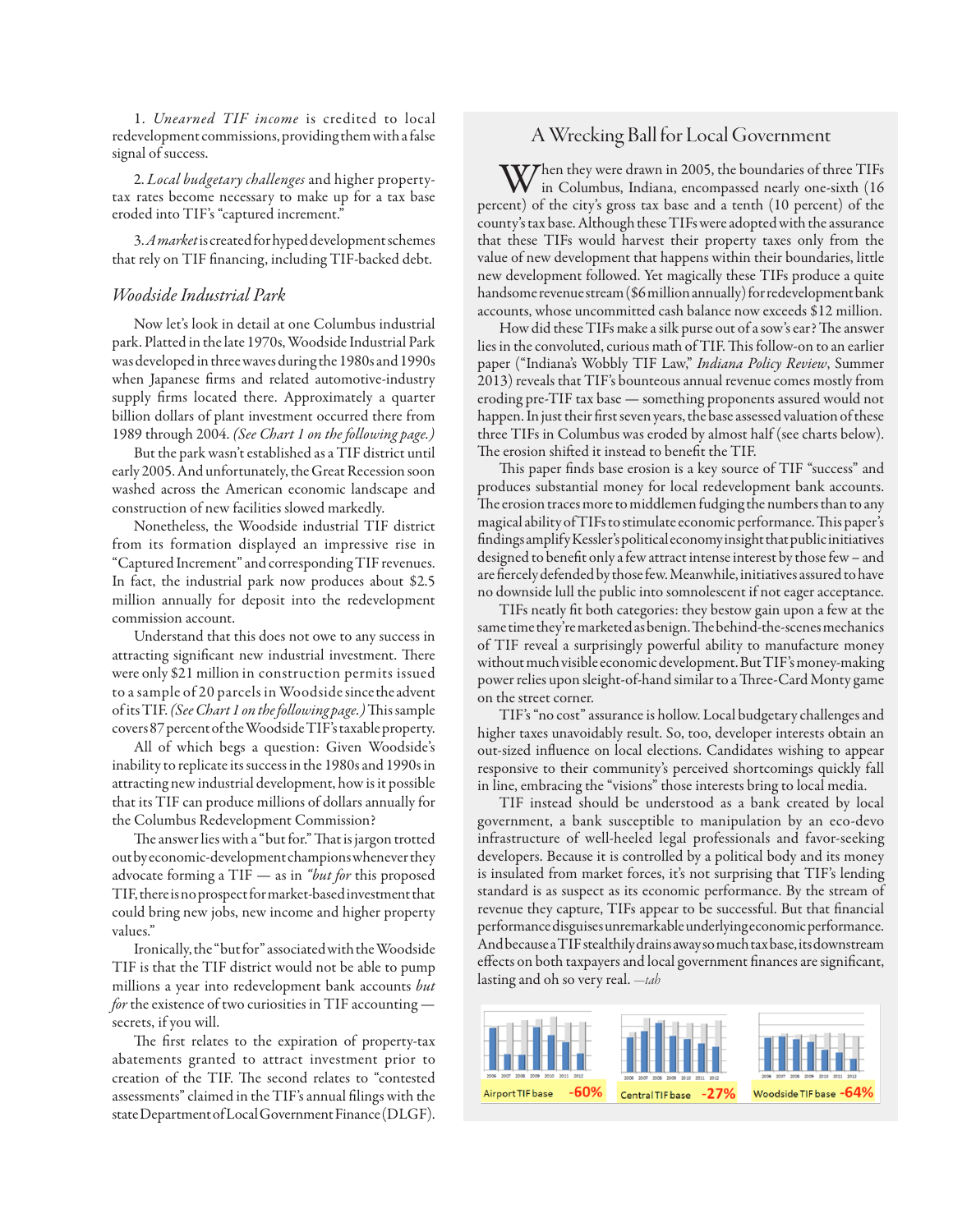# COVER ESSAY

increment financing claim a tax base that they do nothing to earn or produce. They send a false signal misdirecting local economicdevelopment strategy.

#### . . . . . *Secret No. 1: Capture of Previously Granted Abatements*

. . . . . . . . . . . . . . . . . . . . . . . . . . . . . . . . . . . . . . . . . . . . . . . .

Either through confusion or intent, the math of Indiana's TIF mechanism enables the Woodside TIF district to capture — when existing property-tax abatements rollback into taxable status — the increase in taxable assessed value of facilities constructed in years prior to formation of the TIF. This is referred to

here as "reach-back" because those abatements a) preceded creation of the TIF and b) were not granted by its redevelopment commission.

This lassoed \$32 million in added AV for the Woodside TIF. That represents tax base that arguably should belong to local taxing districts who surrender, with each abatement granted, several years of property-tax receipts.

Reach-back produces \$500,000 additional revenue annually for the local redevelopment commission account. It is likely this same reachback phenomenon is at work in TIFs elsewhere in Indiana.

What is the statutory authority behind reach-back accounting? Prior to 2013, the interplay between abatements and TIF had not been clearly addressed in state statute. But when concerns arose in late 2012 about substantial TIF base erosion, the DLGF approached the Legislature and, with other parties, sought to explicitly codify this "existing practice." The 2013 Legislature accommodated the DLGF request.<sup>2</sup>

In the case of Woodside, the TIF now receives two-thirds of the property taxes paid from an industrial park developed prior to the formation of the TIF. (This reach-back feature may set our state's TIF mechanism apart from any other with tax-increment financing.)

The Columbus Redevelopment Commission is the sole beneficiary of the return of abated property to the local tax rolls. Thus, Woodside's TIF receives credit for business investments made well before the TIF was

The promoters of tax-<br>  $\Gamma$  Secret No. 1: Capture Chart 1: Development Activity (Woodside Industrial Park, 1989-present)



formed — investments made in no small part because of generous property-tax abatements offered by local communities.

To summarize, the promoters of taxincrement financing lay claim to a tax base that they do nothing to earn or produce. This sends a false signal misdirecting local economicdevelopment strategy.

# *Secret No. 2: Exploitive "Contested Assessments"*

There is another curiosity in TIF accounting that also drains tax base from local taxing jurisdictions. It is called "contested assessments."\*

For the Woodside TIF, a total of \$66 million in "contested assessments" were entered in the TIF's annual filings to the DLGF, an amount representing about half the TIF's initial base AV. *(See Chart 2 on following page.)*

The math in the DLGF annual filing works to flow this \$66 million of "contested assessments" directly out of the base and into the increment, pumping an extra \$1.7 million annually into the Columbus redevelopment bank account.

These "contested assessments," because of their scale, played a pernicious role in pumping ever more of Woodside TIF's base AV — and thus annual property taxes — away from local taxing districts and to the favor of the redevelopment commission.

In 2010 alone, a \$36,576,800 figure\*\* was entered as "contested assessments" for

. . *\*\*This is not the largest amount of "contested assessments" found by* 

Page 12 INDIANA POLICY REVIEW *Winter 2016*

.

the author. The Greencastle Economic Development Area's TIF showed a \$52.6-million "contested assessments" figure in its 2012 filing.

*<sup>\*</sup> I employ air quotes around "contested assessments" because I cannot rule out the possibility that*  these figures were simply paper entries like phony deductions claimed on a tax return. I was unable to obtain any substantiation for this category entered for four straight years into the annual TIF neutralization form filed with the DLGF. Nor was I able to discern subsequent assessment changes

<sup>.</sup> in the Woodside TIF district's properties consistent with such large "contested assessment" figures.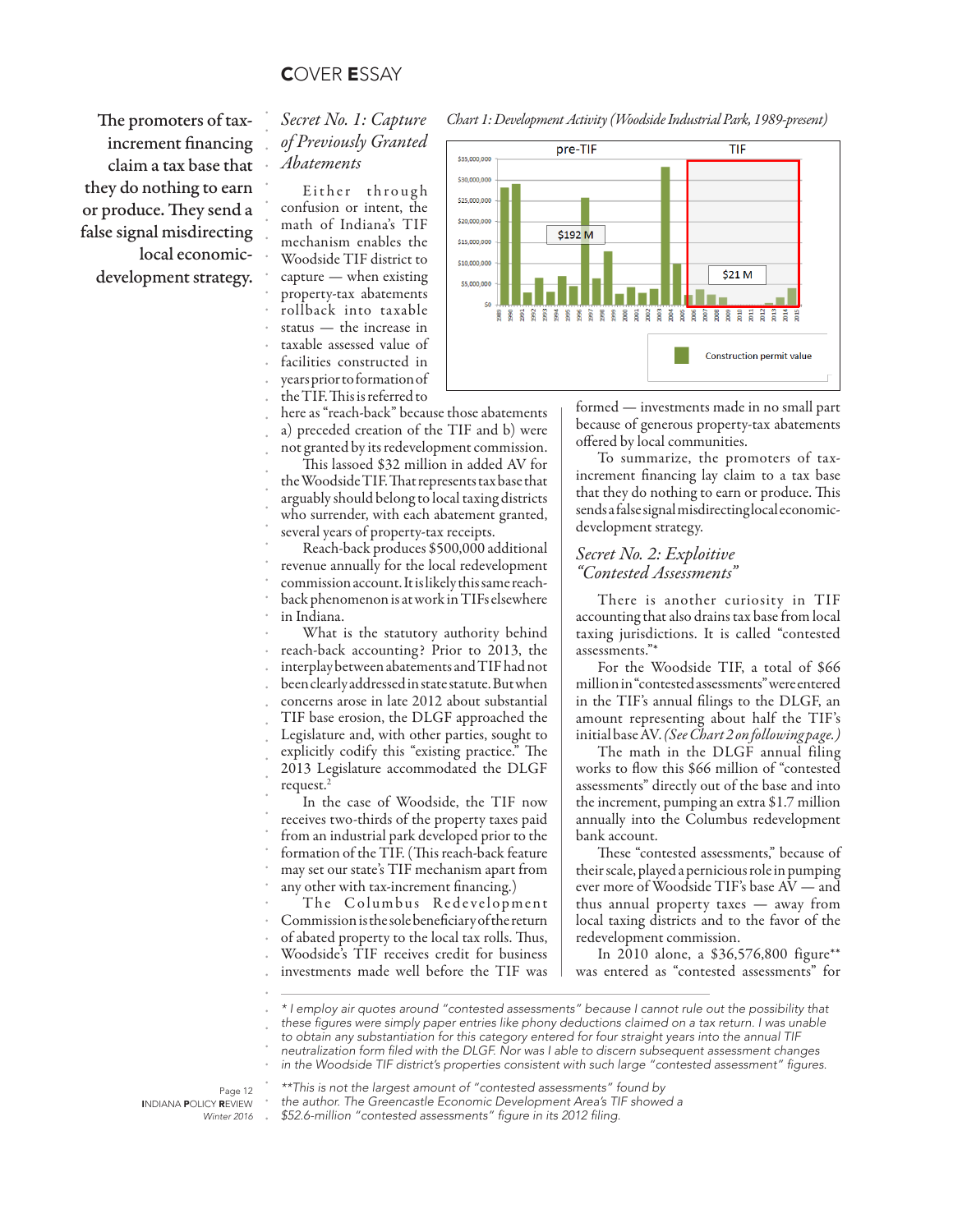the properties within the Woodside TIF. (The Bartholomew County assessor assures me he has no knowledge of this beyond what I've informed him was uncovered in the DLGF filing.)

Whereas abatement reach-back was codified into statutory language in 2013, "contested assessments" remain in legal limbo, existing without clear statutory authority. But the DLGF's recently revised TIF filing form still retains a line for this very adjustment,

enabling continued use of what is an accounting trick or worse.

To summarize, these two secrets generate \$2.2 million in additional revenue annually for the Columbus local redevelopment bank account, almost 90 percent of Woodside's total TIF contribution. In turn, affected local taxing jurisdictions suffered the loss of several tens of millions of AV from their tax bases. This is a permanent loss; TIF math does not allow it to be restored.

### *A Million Here, a Million There . . .*

The power of the two accounting devices to pump unearned money into local TIF redevelopment accounts is astonishing. Table 1 presents the before-and-after picture of nine years of the Woodside TIF for that 20-parcel sample.

While the taxable value of real property for these parcels increased by only \$8.7 million, their base AV suffered a whopping \$74-million decline. That decline traces principally to "contested assessments" totaling \$66 million.

These "contested assessments" swapped out huge amounts of base AV and pumped it into the TIF mechanism. The captured increment of this TIF sample has skyrocketed to \$82.9 million in nine short years. There is no indication in the county's property-tax records that the claimed "contested assessments" did anything except enrich the TIF's bank account.

The Woodside example provides an illustration of the unreported but nonetheless real effect of these two TIF accounting secrets. One industrial parcel, developed in the late 1980s and with no building permits issued since 1994, shows 44 percent of its annual tax bill paid into the TIF's coffers. And that's on the low end; its neighbors on average pay 65





developed in the late 1980s — with no building permits issued since 1994 — now pays 44 percent of its annual tax bill into the TIF district's coffers. And that's on the low end.

percent to TIF, and a handful of them pay over 90 percent.

What did TIF produce to earn this money? The answer is a single \$10-million parking garage more than seven miles away in the renovated downtown district of Columbus — a garage that serves a half dozen new downtown restaurants, their evening diners and "perhaps one day" theater goers.

The TIF-financed garage also serves Cummins, Inc., a Fortune 200 company long headquartered in Columbus. The company, with a need to recruit and retain a talented young workforce — talent that otherwise could be lost to bigger, hipper cities — also benefits from the city's more vibrant downtown scene.

But truth be told, the downtown's rejuvenation is only part of a sleight-of-hand that creates the illusion of TIF economicdevelopment success. For it is a stretch to claim that a \$10-million parking garage can attract over \$220 million in development that in turn produces \$6 million annually in TIF revenue.

Again, in the case of the Woodside TIF, the vast majority of its money comes from "subsequent new development" that didn't really happen. Thanks to TIF accounting secrets, the success of a previous era is being claimed by this TIF. And even then, a turbo boost from "contested assessments" was thought necessary to make the TIF appear successful.

# *Conclusion*

The "we'll-freeze-the-base-and-keep-onlywhat-we-produce" assurance appears to be commonly violated — at least as TIF has been practiced in Indiana. But the dark side of this financing system isn't confined to accounting trickery.

Page 13 INDIANA POLICY REVIEW *Winter 2016*